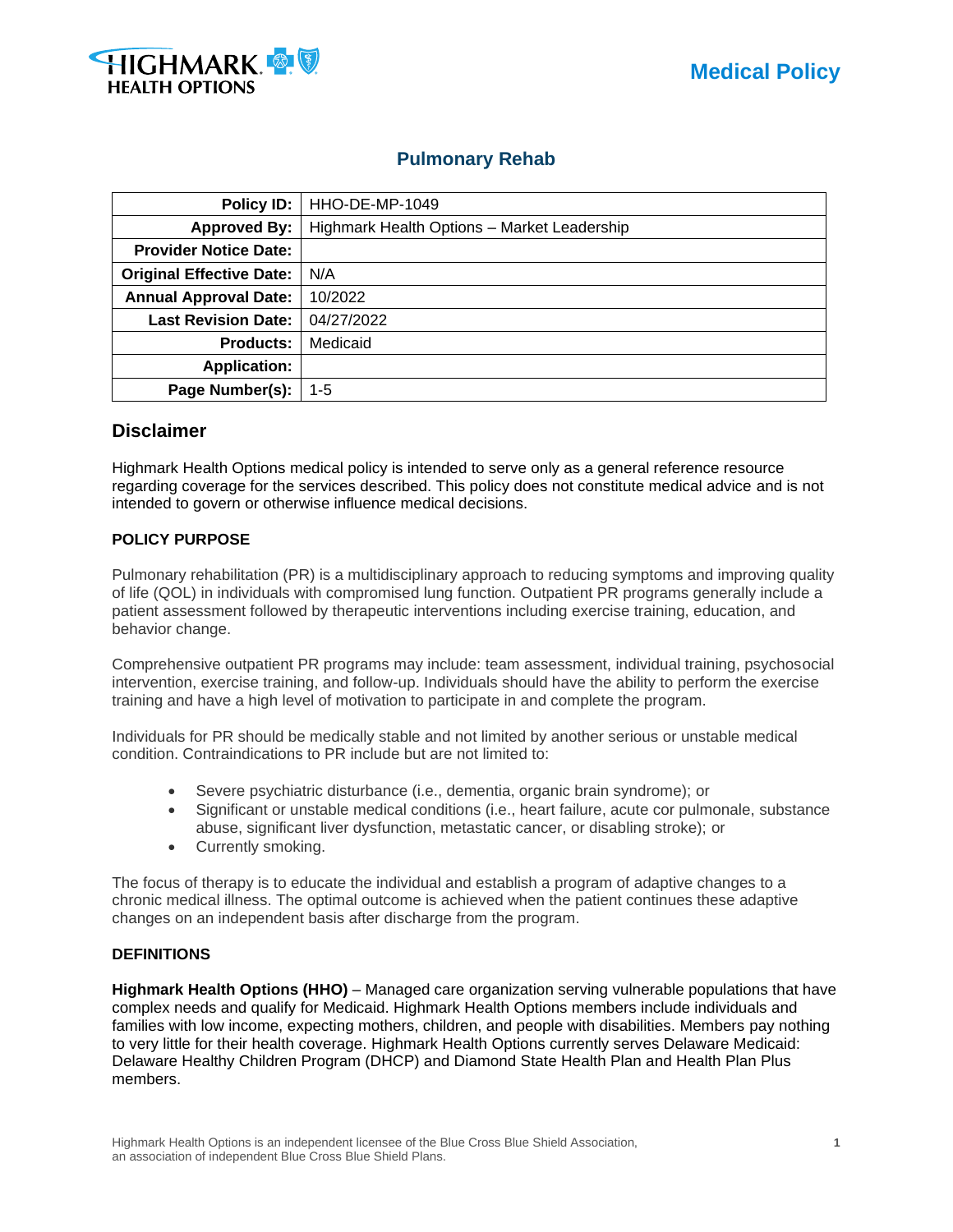

**Pulmonary Rehabilitation (PR)** – A supervised program that includes exercise training, health education, and breathing techniques for people who have certain lung conditions or lung problems due to other conditions. (referenced from National Heart, Lung, and Blood Institute)

#### **POLICY STATEMENT**

A single course of PR in the outpatient ambulatory care setting may be considered medically necessary for ANY of the following indications:

- Treatment of chronic pulmonary disease for individuals with moderate to severe disease (see Table) who are experiencing disabling symptoms and significantly diminished QOL despite optimal medical management; or
- Pre-operative conditioning component for those considered appropriate candidates for lung volume reduction surgery or for lung transplantation; or
- Following lung transplantation.

Outpatient PR for any other indication not listed above is considered not medically necessary.

| Classification of Severity of Airflow Limitation in COPD a,b |                    |                                      |  |
|--------------------------------------------------------------|--------------------|--------------------------------------|--|
| GOLD <sub>1</sub>                                            | Mild               | $FEV1 \ge 80\%$ predicted            |  |
| GOLD <sub>2</sub>                                            | Moderate           | $50\% \leq FEV1 \leq 80\%$ predicted |  |
| GOLD <sub>3</sub>                                            | Severe             | $30\% \leq FEV1 < 50\%$ predicted    |  |
| GOLD <sub>4</sub>                                            | <b>Very Severe</b> | FEV1 < 30% predicted                 |  |
|                                                              |                    |                                      |  |
| a Based on post-bronchodilator FEV1                          |                    |                                      |  |
| b In patients with $FEV1/FVC < 0.70$                         |                    |                                      |  |

Comprehensive outpatient PR programs may include: team assessment, individual training, psychosocial intervention, exercise training, and follow-up. PR program length may be considered medically necessary for up to 18 sessions and is only eligible one time per three year period, depending on program and may include the following:

• Team assessment:

o May include input from:

- Physician; and
- **Respiratory care practitioner; and**
- Nurse: and
- **•** Psychologist; and
- Others as needed.
- Individual training:
	- o May include:
		- **■** Breathing training; and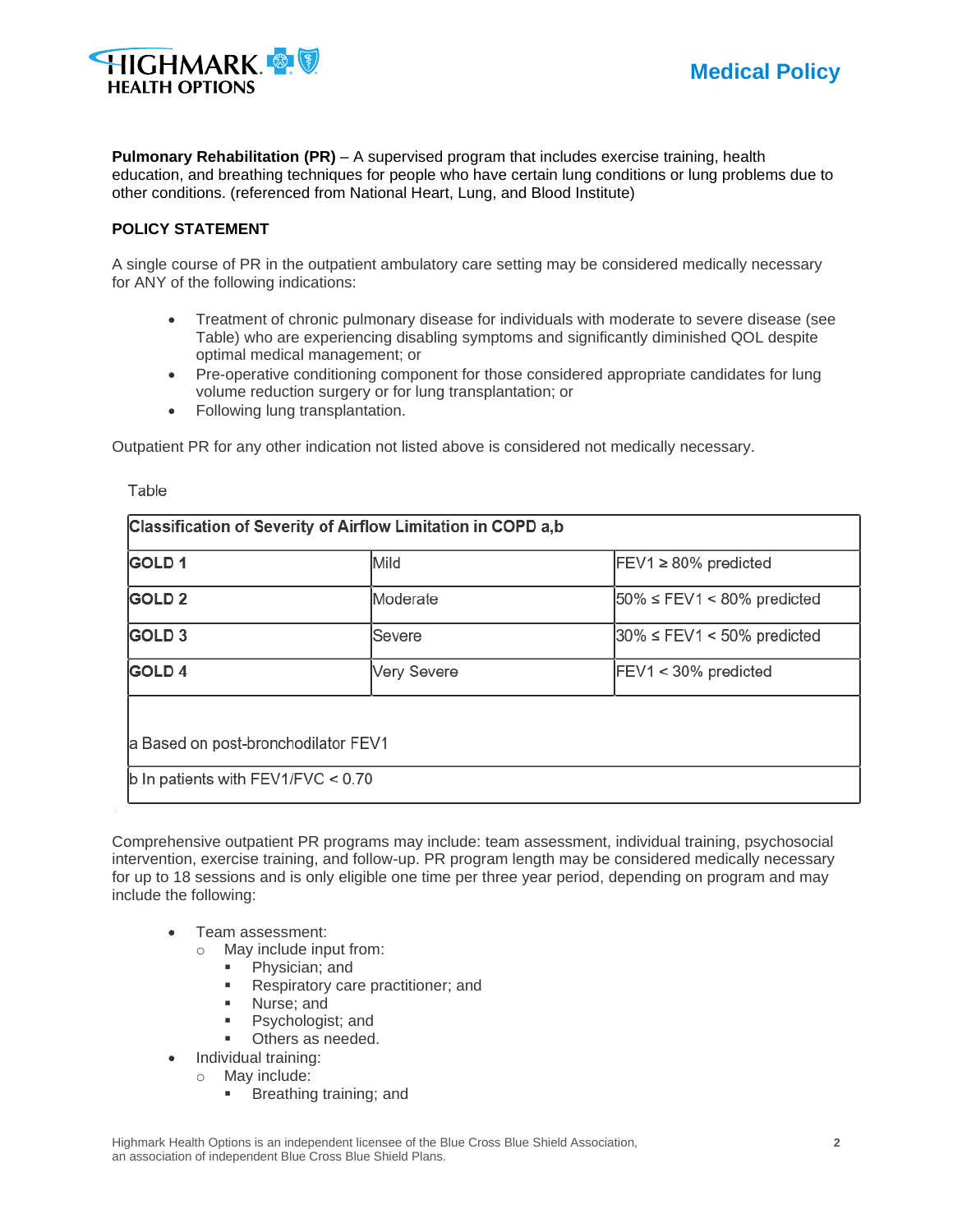

- Bronchial hygiene; and
- Medications; and
- **•** Proper Nutrition.
- Psychosocial intervention:
	- o May address:
		- **Example 3** Support system; and
		- **•** Dependency issues.
- Exercise training:
	- o Includes strengthening and conditioning and may utilize the following:
		- Stair climbing; or
		- **·** Inspiratory muscle training; or
		- **•** Treadmill walking; or
		- Cycle training (with or without ergometer); or
		- **EXE** Supported and unsupported arm exercise training.

Note: Exercise conditioning is an essential component of pulmonary rehabilitation. Education in disease management techniques without exercise conditioning does not improve health outcomes of individuals who have chronic obstructive pulmonary disease.

- Follow up:
	- o May include supervised home exercise conditioning.

| <b>Procedure Codes</b> |                                                                                                                                                                                                                                                                                                                                                                                                                                                                                                                                                                                                                           |
|------------------------|---------------------------------------------------------------------------------------------------------------------------------------------------------------------------------------------------------------------------------------------------------------------------------------------------------------------------------------------------------------------------------------------------------------------------------------------------------------------------------------------------------------------------------------------------------------------------------------------------------------------------|
| 94640                  | Pressurized Or Nonpressurized Inhalation Treatment For Acute Airway<br>Obstruction For Therapeutic Purposes And/or For Diagnostic Purposes Such<br>As Sputum induction With An Aerosol Generation, Nebulizer, Metered Does<br>Inhaler Or Intermittent Positive Pressure Breathing (ippb) Device.                                                                                                                                                                                                                                                                                                                          |
| 94644                  | Continuous Inhalation Treatment With Aerosol Medication For Acute Airway<br>Obstruction; First Hour.                                                                                                                                                                                                                                                                                                                                                                                                                                                                                                                      |
| 94760                  | Non-invasive Ear Or Pulse Oximetry For Oxygen Saturation; Single<br>Determination.                                                                                                                                                                                                                                                                                                                                                                                                                                                                                                                                        |
| 94761                  | Non-invasive Ear Or Pulse Oximetry For Oxygen Saturation; Multiple<br>Determination (e.g., During Exercise).                                                                                                                                                                                                                                                                                                                                                                                                                                                                                                              |
| 97110                  | Therapeutic Procedure, 1 Or More Areas, Each 15 Minutes; Therapeutic<br>Exercises To Develop Strength And Endurance, Range Of Motion And<br>Flexibility.                                                                                                                                                                                                                                                                                                                                                                                                                                                                  |
| 97116                  | Therapeutic Procedure, 1 Or More Areas, Each 15 Minutes; Gait Training<br>(includes Stair Climbing).                                                                                                                                                                                                                                                                                                                                                                                                                                                                                                                      |
| 97150                  | Therapeutic Procedure(s), Group (2 Or More Individuals).                                                                                                                                                                                                                                                                                                                                                                                                                                                                                                                                                                  |
| 97161                  | Physical Therapy Evaluation: Low Complexity, Requiring These Components:<br>- a History With No Personal Factors And/or Comorbidities That Impact The<br>Plan Of Care;-an Examination Of Body System(s) Using Standardized Tests<br>And Measures Addressing 1-2 Elements From Any Of The Following: Body<br>Structures And Functions, Activity Limitations, And/or Participation<br>Restrictions;- A Clinical Presentation With Stable And/or Uncomplicated<br>Characteristics; And-clinical Decision Making Of Low Complexity Using<br>Standardized Patient Assessment Instrument And/or Measurable Assessment<br>$Of$ . |
| 97162                  | Physical Therapy Evaluation: Moderate Complexity, Requiring These<br>Components: - a History Of Present Problem With 1-2 Personal Factors                                                                                                                                                                                                                                                                                                                                                                                                                                                                                 |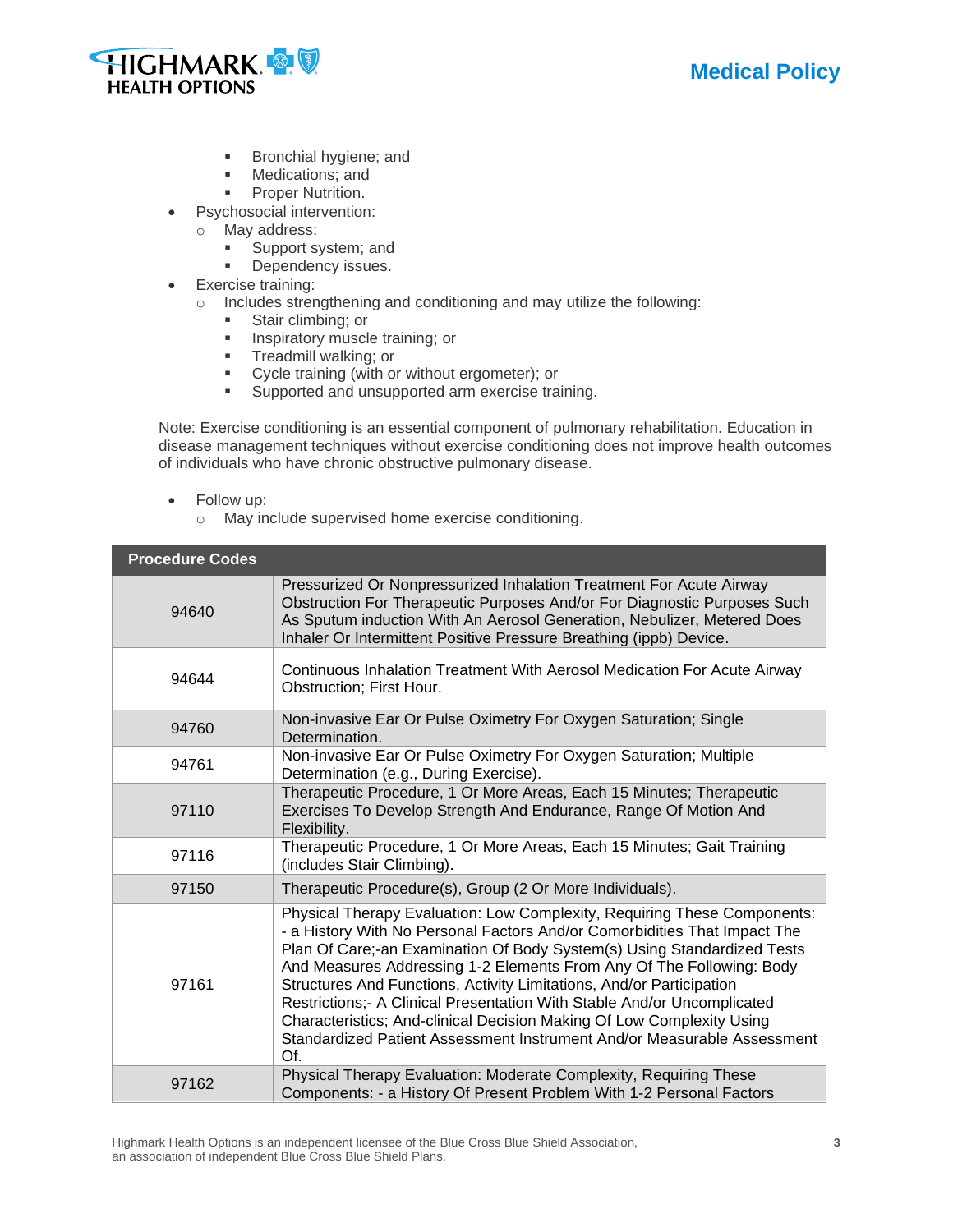

|       | And/or Comorbidities That Impact The Plan Of Care;-an Examination Of Body<br>System(s) Using Standardized Tests And Measures Addressing A Total Of 3<br>Or More Elements From Any Of The Following: Body Structures And<br>Functions, Activity Limitations, And/or Participation Restrictions; -an Evolving<br>Clinical Presentation With Changing Characteristics; And-clinical Decision<br>Making Of Moderate Complexity Using Standardized Patient.                                                                                                                                                                             |
|-------|------------------------------------------------------------------------------------------------------------------------------------------------------------------------------------------------------------------------------------------------------------------------------------------------------------------------------------------------------------------------------------------------------------------------------------------------------------------------------------------------------------------------------------------------------------------------------------------------------------------------------------|
| 97163 | Physical Therapy Evaluation: High Complexity, Requiring These<br>Components: - a History Of Present Problem With 3 or More Personal Factors<br>And/or Comorbidities That Impact The Plan Of Care: - an Examination of Body<br>Systems Using Standardized Tests And Measures Addressing A Total Of 4<br>Or More Elements From Any Of The Following: Body Structures And<br>Functions, Activity Limitations, And/or Participation Restrictions: - a Clinical<br>Presentation With Unstable And Unpredictable Characteristics; And -clinical<br>Decision Making Of High Complexity Using Standardized Patient.                        |
| 97164 | Re-evaluation Of Physical Therapy Established Plan Of Care, Requiring<br>These Components: - an Examination Including A Review Of History And Use<br>Of Standardized Tests And Measures Is Required; And -revised Plan Of Care<br>Using A Standardized Patient Assessment Instrument And/or Measurable<br>Assessment Of Functional Outcome. Typically, 20 Minutes Are Spent Face-<br>to-face With The Patient And/or Family.                                                                                                                                                                                                       |
| 97530 | Therapeutic Activities, Direct (one On One) Patient Contact (use Of Dynamic<br>Activities To Improve Functional Performance), Each 15 Minutes.                                                                                                                                                                                                                                                                                                                                                                                                                                                                                     |
| 97750 | Physical Performance Test Or Measurement (e.g., Musculoskeletal,<br>Functional Capacity), With Written Report, Each 15 Minutes.                                                                                                                                                                                                                                                                                                                                                                                                                                                                                                    |
| 99205 | Office Or Other Outpatient Visit For The Evaluation And Management Of A<br>New patient, Which Requires These 3 Key Components: A Comprehensive<br>History; A Comprehensive Examination; Medical Decision Making Of High<br>Complexity. Counseling And/or Coordination Of Care With Other Physicians,<br>Other Qualified Health Care Professionals, Or Agencies Are Provided<br>Consistent With The Nature Of The Problem(s) And The Patient's And/or<br>Family's Needs. Usually, The Presenting Problem(s) Are Of Moderate To<br>High Severity . Typically, 60 Minutes Are Spent Face-to-face With The Patient<br>And/or.          |
| 99211 | Office Or Other Outpatient Visit For The Evaluation And Management Of An<br>Established Patient, That May Not Require The Presence Of a Physician.<br>Usually The Presenting Problem(s) Are Minimal. Typically, 5 Minutes Are<br>Spent Performing Or Supervising These Services.                                                                                                                                                                                                                                                                                                                                                   |
| 99212 | Office Or Other Outpatient Visit For The Evaluation And Management Of An<br>Established Patient, Which Requires At Least 2 Of These 3 Key Components:<br>A Problem Focused History; A Problem Focused Examination;<br>Straightforward Medical Decision Making. Counseling And/or Coordination Of<br>Care With Other Physicians, Other Qualified Health Care Professionals, Or<br>Agencies Are Provided Consistent With The Nature Of The Problem(s) And<br>The Patient's And/or Family's Needs. Usually, The Presenting Problem(s) Are<br>Self Limited Or Minor. Typically, 10 Minutes Are Spent Face-to-face With The<br>Patient. |
| 99213 | Office Or Other Outpatient Visit For The Evaluation And Management Of An<br>Established Patient, Which Requires At Least 2 Of These 3 Key Components:<br>An Expanded Problem Focused History; An Expanded Problem Focused<br>Examination; Medical Decision Making Of Low Complexity. Counseling And<br>Coordination Of Care With Other Physicians, Other Qualified Health Care<br>Professionals, Or Agencies Are Provided Consistent With The Nature Of The<br>Problem(s) And The Patient's And/or Family's Needs. Usually, The                                                                                                    |